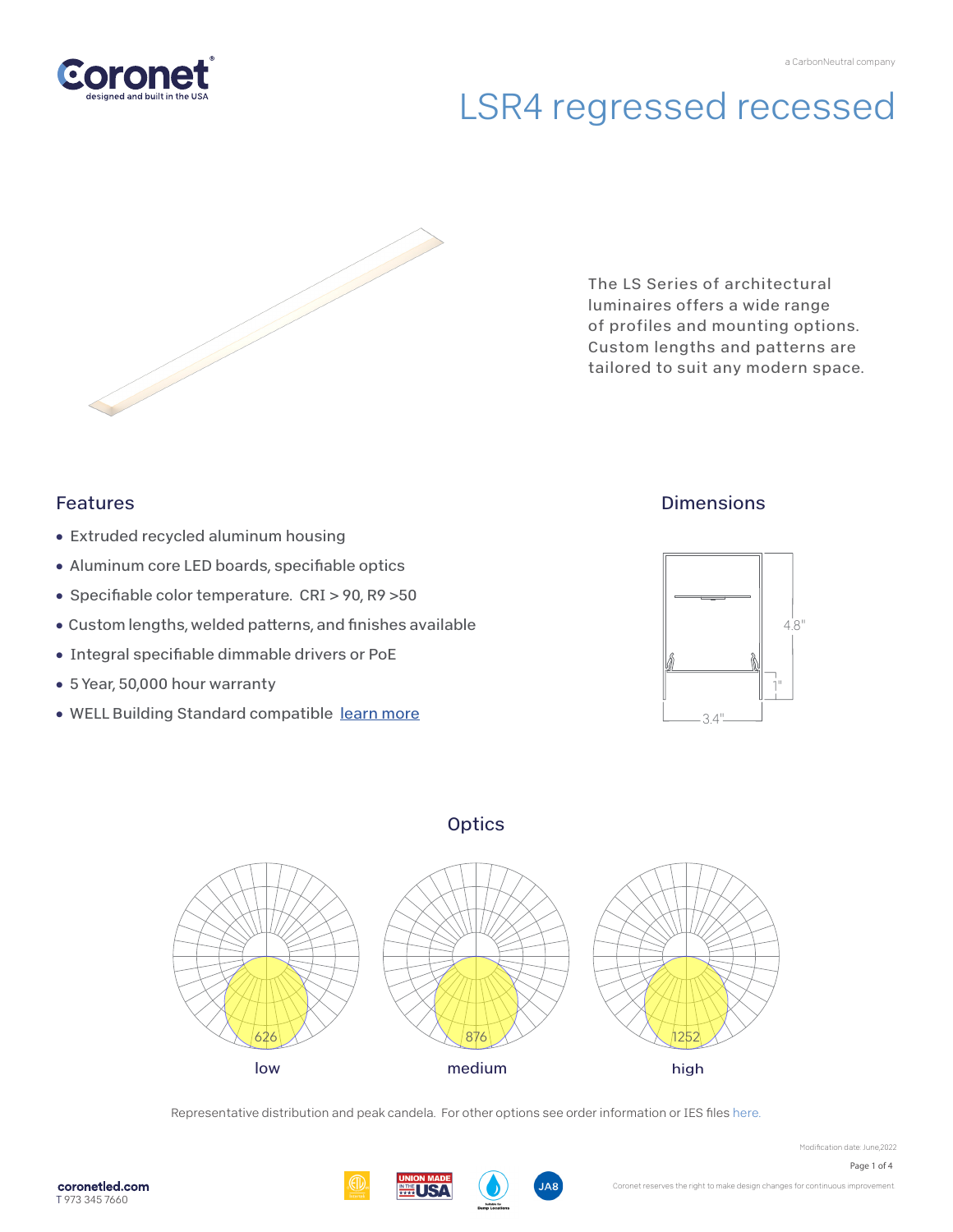

#### Ordering Information



Example:

LSR4 RG - 8 - 35 - MED - UNV - DB - W - NT - FL - CCS - DAYCKT - NA

| <b>Fixture ID</b><br>$\mathbf{1}$                                        | Length<br>$\overline{2}$                                                                                                                                                                                                                                                                                                                                                                                                                                                                                                                                                                                                                                                                                  | 3<br><b>Color Temperature</b>                                                                                                                                                                                                                                                                                              | Output<br>4                                                                                                                                                                                                                                                                                           |
|--------------------------------------------------------------------------|-----------------------------------------------------------------------------------------------------------------------------------------------------------------------------------------------------------------------------------------------------------------------------------------------------------------------------------------------------------------------------------------------------------------------------------------------------------------------------------------------------------------------------------------------------------------------------------------------------------------------------------------------------------------------------------------------------------|----------------------------------------------------------------------------------------------------------------------------------------------------------------------------------------------------------------------------------------------------------------------------------------------------------------------------|-------------------------------------------------------------------------------------------------------------------------------------------------------------------------------------------------------------------------------------------------------------------------------------------------------|
| <b>LSR4 RG</b>                                                           | 2 ft<br>$\overline{\mathbf{2}}$<br>4<br>4 ft<br>8 ft<br>8<br>$X'$ - $X''$<br>Specify Length<br>Pattern (Consult Factory)<br><b>PAT</b>                                                                                                                                                                                                                                                                                                                                                                                                                                                                                                                                                                    | 27<br>2700K/90 CRI<br>30<br>3000K/90 CRI<br>35<br>3500K/90 CRI<br>40<br>4000K/90 CRI<br>50<br>5000K/90 CRI<br><b>WD</b><br>Warm Dim 2200K-3000K<br>TW <sup>2</sup><br>Tunable White 2700K-6500K<br>RGBW30 <sup>3</sup> RGB +white, 3000k<br>RGBW35 <sup>3</sup> RGB +white, 3500k<br>RGBW40 <sup>3</sup> RGB +white. 4000k | LOW<br>Low output<br><b>MED</b><br>Medium output<br><b>HIGH</b><br>High output<br><b>CUST</b><br>Custom output <sup>1</sup>                                                                                                                                                                           |
|                                                                          | 'Precision lengths may be specified to the nearest 1/8".                                                                                                                                                                                                                                                                                                                                                                                                                                                                                                                                                                                                                                                  | Must use WD10 driver.<br><sup>2</sup> Must use TW10 or PSQdriver.<br><sup>3</sup> Must use remote DMX driver. "High" output not available.                                                                                                                                                                                 | 'consult factory                                                                                                                                                                                                                                                                                      |
| 5<br><b>Voltage</b>                                                      | 6<br><b>Driver</b>                                                                                                                                                                                                                                                                                                                                                                                                                                                                                                                                                                                                                                                                                        | $\overline{7}$<br><b>Finish</b>                                                                                                                                                                                                                                                                                            | 8<br><b>Mounting</b>                                                                                                                                                                                                                                                                                  |
| Universal (120/277V)<br><b>UNV</b><br>347V<br>347V<br>Must use DB Driver | DB<br>Standard 0-10V1%<br><b>DB.1%</b><br>$0-10V$ $01%$<br>ELV <sup>2</sup><br>Reverse Phase 1% (120V only)<br>TRI <sup>2</sup><br>Forward phase (120V only)<br>Lutron Digital EcoSystem<br>LDE1<br>BAL<br>JA8 compliant 1% dimming<br><b>DALI</b><br><b>DALI-2 Driver</b><br>Power over ethernet.<br>PoE<br><b>TW10</b><br>2 ch. 0-10V for tunable white.<br><b>WD10</b><br>0-10V Warm Dim<br><b>PSO</b><br>Lutron T-Series 2-channel 1%<br>for tunable white<br>DMX <sup>1</sup><br><b>DMX512</b><br><sup>1</sup> Set to default address 001. RDM capable. Contact us for other<br>addressing needs. All DMX drivers provided in remote enclosuers.<br><sup>2</sup> For compatible dimmers, click here. | W<br>White<br><b>BLK</b><br>Black<br>CC <sup>1</sup><br>Custom Color<br>CWF <sup>1</sup><br>Custom Wood Finish<br>'Custom Color. See finish options here.<br>White SJ cord and canopy provided; for other requests, see<br>section 12 to specify.                                                                          | T<br>9/16" Tee Grid<br>T15<br>15/16" Tee Grid<br>SG<br>Slot Grid/Interlude<br>F.<br>Flange<br><b>NT</b><br>Mud-in Flange<br><b>PM-X</b> <sup>1</sup> Perimeter Mount<br>MW <sup>2</sup> Millwork<br>"X' denotes mounting type on opposite side of wall (eg<br>PM-NT).<br><sup>2</sup> Consult Factory |
| 9<br><b>Optics</b>                                                       | <b>Sensors/Controls</b><br>10 <sup>1</sup>                                                                                                                                                                                                                                                                                                                                                                                                                                                                                                                                                                                                                                                                | 11<br><b>Circuit</b>                                                                                                                                                                                                                                                                                                       | 12<br><b>Options</b>                                                                                                                                                                                                                                                                                  |
| Flat Diffuser<br>FL.                                                     | NA<br>None<br>Acuity nLight Module Only<br><b>ACM</b><br><b>CCS</b><br>Casambi Module<br>Consult factory for other options.                                                                                                                                                                                                                                                                                                                                                                                                                                                                                                                                                                               | <b>NA</b><br>None<br><b>EM120V</b><br><b>Emergency Pack</b><br>Emergency Pack<br><b>EM277V</b><br><b>EMCKT</b><br>Emergency Circuit<br><b>DAYCKT</b><br>Daylight Circuit                                                                                                                                                   | None<br><b>NA</b><br>6ft whips preinstalled<br><b>WH</b><br>Chicago Plenum<br><b>CP</b>                                                                                                                                                                                                               |

#### **Performance**

| Output <sup>1</sup> |    | Watts/ft Lumens/ft |
|---------------------|----|--------------------|
| Low                 | b. | 371                |
| Medium              |    | 520                |
| High                | 10 | 743                |

'Based on a typically configured 90 CRI, 3500K luminaire using one driver.

Custom outputs available. Please consult factory. For 4000K multiply by 1.05; for 3000K 0.96; for 2700K, 0.92.

#### Technical Information



click [here or](https://coronetled.com/warranty-technical-info/)  scan QR code

Wiring diagrams, PoE and sensor details

Modification date: June.2022





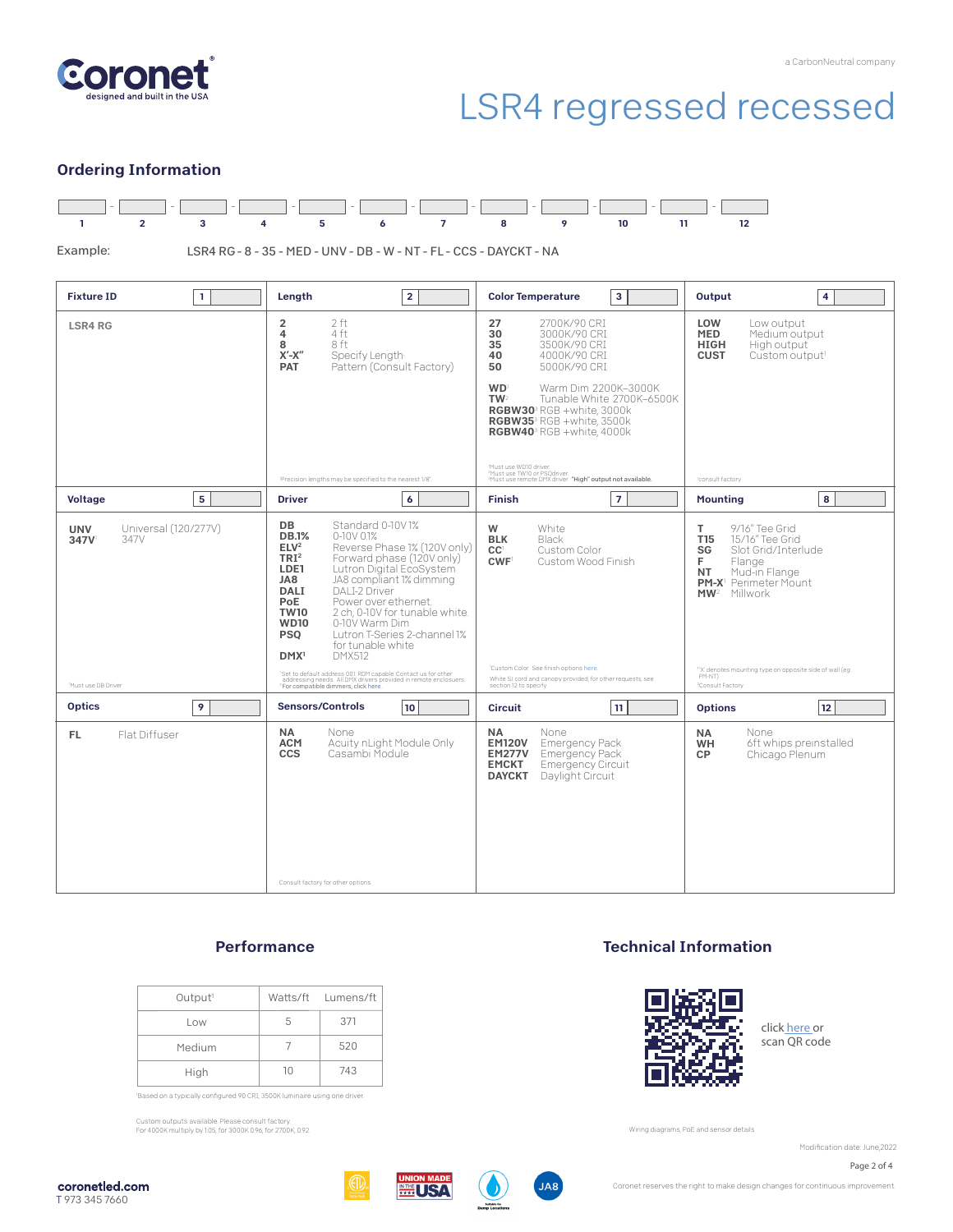

#### Drivers & Electrical

Integral drivers\* with 0-10V Dimming standard. Several other driver options available; see ordering information.

\*DMX drivers are provided in remote enclosures.

#### Sensors & Controls

Sensors are installed on an aluminum plate adjacent to the luminaire lens<sup>1</sup>. Coronet remains agnostic in our approach to sensors and control systems; our fixtures are compatible with most systems offered.

1Not applicable to indirect only models. Consult factory.

#### Emergency Back-Up

For fixtures three-feet or longer, a 4W integral emergency driver may be wired to 4ft sections. 7W, 10W, and 12W drivers are also available (not all integral; consult factory). Emergency circuits for use with building generators are also available.

#### PoE (Power over Ethernet)

Compatible with virtually all PoE systems including Molex Coresync, Igor, Smartengine, Platformatics, and NuLED SPICEbox.

Consult Factory for systems not listed, See here for more info.

#### Finishes

All luminaires are finished in high quality polyester powder coating.

Our standard color is white. Any RAL color may be specified.

Weight foot

#### **Patterns**

Featuring illuminated welded corners and angles. Consult factory for custom designs.

#### **Optics**

Extruded satin acrylic lenses provide excellent diffusion, high transmission, and no LED imaging.

#### Construction

Housings are extruded premium, recycled aluminum. Individual fixtures are available up to 12' long and may be specified as nominal or precision lengths. Precision lengths are supplied within 1/8" tolerance.

#### Joined Runs

Runs of any length may be specified and are comprised of multiple, factory-engineered, joined sections. Individually specified luminaires are not field joinable.



Representative joinery. For product specific details see installation guides or submittal drawings.







Coronet reserves the right to make design changes for continuous improvement.